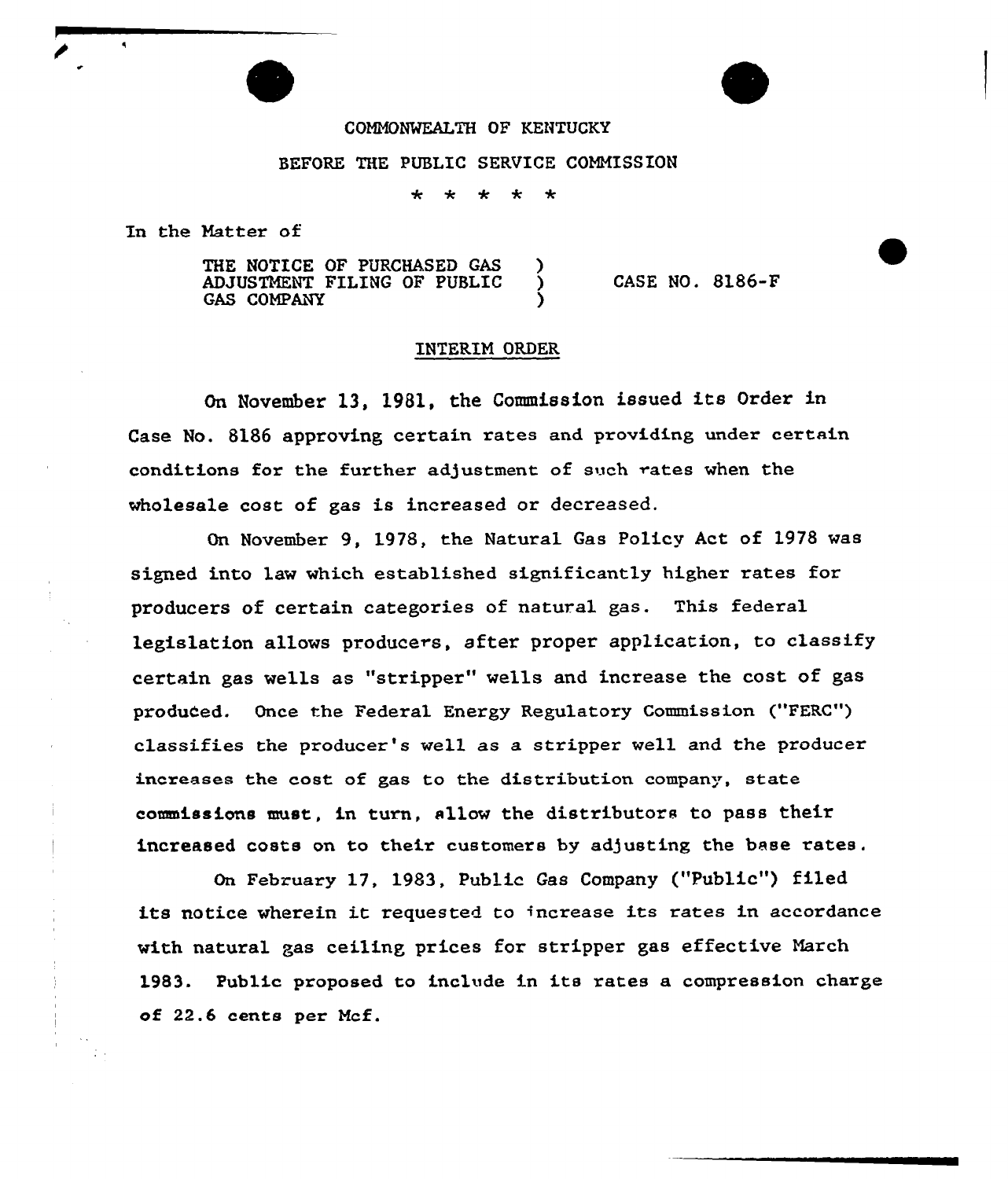After reviewing the notice filed in this case and being advised, the Commission is of the opinion and finds that:

l. Public is attempting to pass on to its customers costs incurred from its supplier, Panbowl Production Company, Inc., ("Panbowl"). As an intrastate producex of natural gas, Panbowl is subject to the jurisdiction of the Public Service Commission ("PSC"). Accordingly, Panbowl's rates must be approved by the PSC. Panbowl has included in its rates certain production related costs that have not had appropriate regulatory approval. Therefore, these costs cannot be passed on to Public's customers without prior approval from this Commission.

2. Public should be allowed to charge the stripper well price effective Narch l, 1983, which results in an increase in the amount of \$2,845 or \$0.0275 per Mcf.

3. On February 24, 1983, the Commission issued an Interim Order in Case No. 8186-E. Therefore, the rates in this case are approved on an interim basis and are subject to refund.

4. Public's adjustment in rates under the purchased gas adjustment clause approved by the Commission in its Order in Case No. 8186 dated November 13, 1981, is fair, just and reasonable, and should be approved, on an interim basis, effective with gas supplied on and after March 16, 1983, subject to refund.

IT IS THEREFORE ORDERED that the proposed production related costs be and they hereby are denied.

IT IS FURTHER ORDERED that the rates in Appendix A be and they hereby are approved, on an interim basis, effective for gas supplied on and after March 16, 1983, subject to refund.

 $-2 -$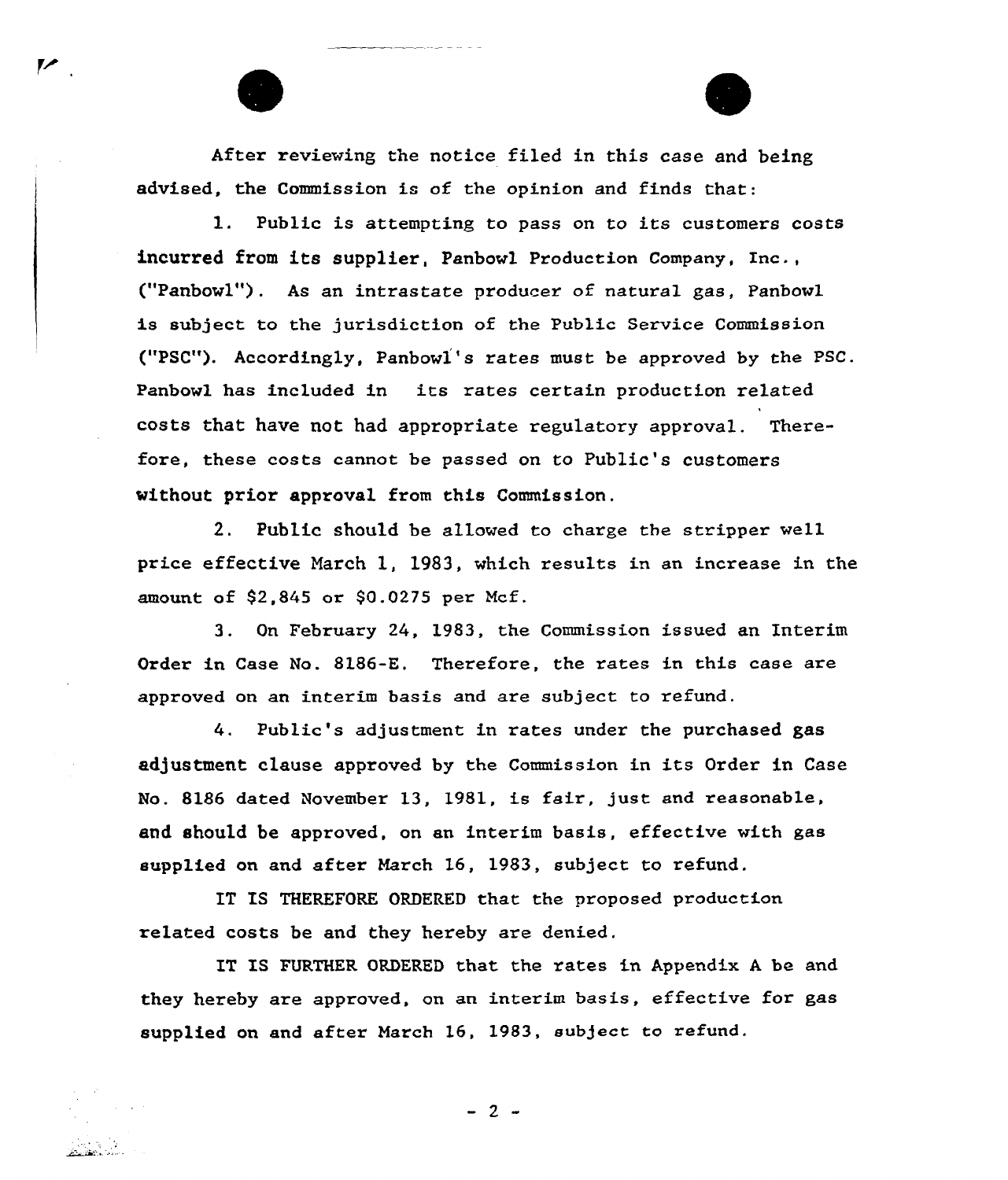IT IS FURTHER ORDERED that within 30 days after the date of this Order, Public shall file with this Commission its revised tariffs setting out the rates approved herein.

Done at Frankfort, Kentucky, this 16th day of March, 1983.

PUBLIC SERVICE COMMISSION

huil

eknaall Vice Chairman

Commi

ATTEST:

Secretary